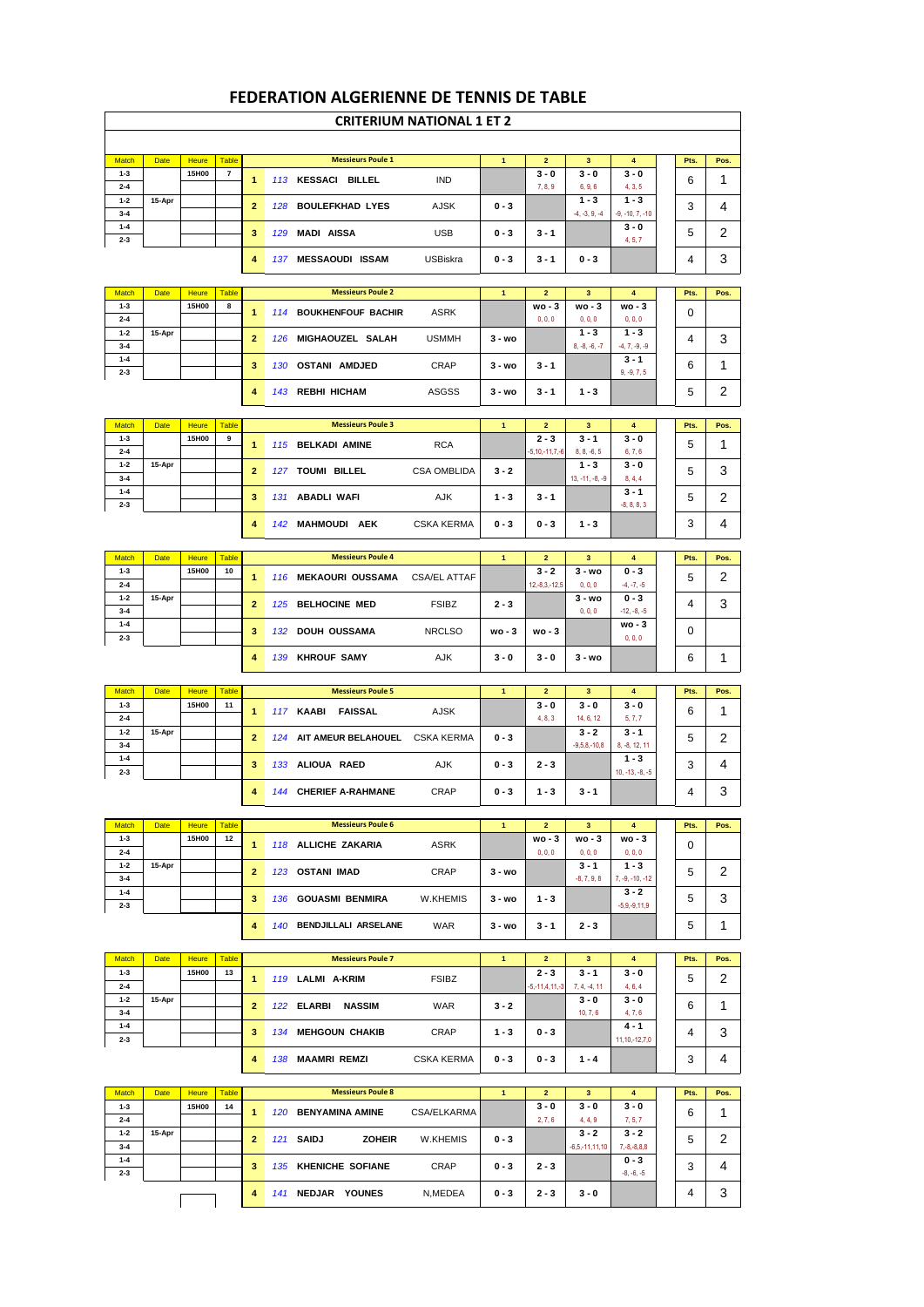| <b>CRITERIUM NATIONAL 1 ET 2</b> |             |                       |                   |                |     |                             |               |              |                           |                           |                           |  |           |           |
|----------------------------------|-------------|-----------------------|-------------------|----------------|-----|-----------------------------|---------------|--------------|---------------------------|---------------------------|---------------------------|--|-----------|-----------|
|                                  |             |                       |                   |                |     | SOUIDANIA; 15-16 AVRIL 2022 |               |              |                           |                           |                           |  |           |           |
| <b>Match</b>                     | <b>Date</b> | <b>Heure</b>          | <b>Table</b>      |                |     | <b>Dames Poule 1</b>        |               | 1            | $\overline{2}$            | 3                         | 4                         |  | Pts.      | Pos.      |
| $1 - 3$                          |             | 16H30                 | 7                 | 1              |     | 213 KEDID DALILA            | <b>ESH</b>    |              | $3 - 0$                   | $3 - 1$<br>$5, -8, 3, 2$  | $3 - 0$                   |  | 6         | 1         |
| $2 - 4$<br>$1 - 2$               | 15-Apr      |                       |                   | $\overline{2}$ | 228 | SEDIKI MADINA               | CASAM         | $0 - 3$      | 5, 13, 9                  | $3 - 2$                   | 8, 3, 5<br>$3 - 0$        |  | 5         | 2         |
| $3 - 4$<br>$1 - 4$               |             |                       |                   |                |     |                             |               |              |                           | $-10,-7,8,9,5$            | 4, 4, 4<br>$3 - 0$        |  |           |           |
| $2 - 3$                          |             |                       |                   | 3              | 229 | <b>GOUASMI CERINE</b>       | W.KHEMIS      | $1 - 3$      | $2 - 3$                   |                           | 9, 3, 5                   |  | 4         | 3         |
|                                  |             |                       |                   | 4              |     | 241 YOUSFI CHAHINEZ         | <b>NOSA</b>   | $0 - 3$      | $0 - 3$                   | $0 - 3$                   |                           |  | 3         | 4         |
|                                  |             |                       |                   |                |     | <b>Dames Poule 2</b>        |               |              |                           |                           |                           |  |           |           |
| <b>Match</b><br>$1 - 3$          | <b>Date</b> | <b>Heure</b><br>16H30 | <b>Table</b><br>8 | 1              |     | 214 SEDDIKI NARIMEN         | <b>NRZ</b>    | $\mathbf{1}$ | $\overline{2}$<br>$3 - 1$ | 3<br>$3 - wo$             | 4<br>$3 - 1$              |  | Pts.<br>6 | Pos.<br>1 |
| $2 - 4$<br>$1 - 2$               | 15-Apr      |                       |                   |                |     |                             |               |              | 10, 6, -10, 11            | 0, 0, 0<br>$3 - wo$       | $10, -4, 6, 4$<br>$2 - 3$ |  |           |           |
| $3 - 4$                          |             |                       |                   | $\overline{2}$ | 227 | <b>DEGHFALI KHADIDJA</b>    | ASFTTA        | 1 - 3        |                           | 0, 0, 0                   | $6, -7, 7, -8, -13$       |  | 4         | 3         |
| $1 - 4$<br>$2 - 3$               |             |                       |                   | 3              | 232 | <b>BENBRAHAM AMANI</b>      | <b>NRCLSO</b> | wo - 3       | $wo - 3$                  |                           | $wo-3$<br>0, 0, 0         |  | 0         |           |
|                                  |             |                       |                   | 4              |     | 239 ZAAGHLANE AYA           | <b>FSIBZ</b>  | $1 - 3$      | $3 - 2$                   | $3 - wo$                  |                           |  | 5         | 2         |
|                                  |             |                       |                   |                |     |                             |               |              |                           |                           |                           |  |           |           |
| <b>Match</b><br>$1 - 3$          | <b>Date</b> | <b>Heure</b><br>16H30 | <b>Table</b><br>9 |                |     | <b>Dames Poule 3</b>        |               | $\mathbf{1}$ | $\overline{2}$<br>$3 - 1$ | 3<br>$3 - wo$             | 4<br>$3 - 1$              |  | Pts.      | Pos.      |
| $2 - 4$                          |             |                       |                   | 1              |     | 215 BOUAMEUR FERIEL         | IND           |              | $5, 6, -8, 16$            | 0, 0, 0                   | $3, -6, 6, 7$             |  | 6         | 1         |
| $1 - 2$<br>$3 - 4$               | 15-Apr      |                       |                   | $\overline{2}$ | 226 | <b>SEDIKI NESRINE</b>       | CASAM         | 1 - 3        |                           | 3 - wo<br>0, 0, 0         | $2 - 3$<br>$-3,-8,7,4,-7$ |  | 4         | 3         |
| $1 - 4$<br>$2 - 3$               |             |                       |                   | 3              | 233 | ALI NADA                    | <b>NRCLSO</b> | wo - 3       | $wo - 3$                  |                           | $wo - 3$<br>0, 0, 0       |  | 0         |           |
|                                  |             |                       |                   | $\overline{4}$ |     | 238 HAIFI MELISSA           | <b>OSD</b>    | $1 - 3$      | $3 - 2$                   | $3 - wo$                  |                           |  | 5         | 2         |
|                                  |             |                       |                   |                |     |                             |               |              |                           |                           |                           |  |           |           |
| <b>Match</b>                     | <b>Date</b> | <b>Heure</b><br>16H30 | <b>Table</b>      |                |     | <b>Dames Poule 4</b>        |               | 1            | 2                         | 3                         | 4                         |  | Pts.      | Pos.      |
| $1 - 3$<br>$2 - 4$               |             |                       | 10                | 1              |     | 216 MAROUCHE HADIL          | ASFTTA        |              | $wo - 3$<br>0, 0, 0       | wo - 3<br>0, 0, 0         | $wo - 3$<br>0, 0, 0       |  | 0         |           |
| $1 - 2$<br>$3 - 4$               | 15-Apr      |                       |                   | $\overline{2}$ |     | 225 BELLABES LIZA           | <b>FSIBZ</b>  | $3 - wo$     |                           | 0 - 3<br>$-6, -8, -8$     | 3 - 0<br>2, 2, 9          |  | 5         | 2         |
| $1 - 4$                          |             |                       |                   | 3              | 230 | <b>YOUSFI CERINE</b>        | <b>NRZ</b>    | 3 - wo       | $3 - 0$                   |                           | $3 - 1$                   |  | 6         | 1         |
| $2 - 3$                          |             |                       |                   | 4              |     | 242 BOURDOUNE KHOULOUD      | <b>ACB</b>    | $3 - wo$     | $0 - 3$                   | $1 - 3$                   | $10, -8, 6, 6$            |  | 4         | 3         |
|                                  |             |                       |                   |                |     |                             |               |              |                           |                           |                           |  |           |           |
| <b>Match</b>                     | <b>Date</b> | <b>Heure</b>          | <b>Table</b>      |                |     | <b>Dames Poule 5</b>        |               | $\mathbf{1}$ | $\overline{2}$            | 3                         | $\overline{\mathbf{4}}$   |  | Pts.      | Pos.      |
| $1 - 3$<br>$2 - 4$               |             | 16H30                 | 11                | 1              |     | 217 BENYAMINA MOKHTARIA     | ASFTTA        |              | $3 - 0$<br>7, 2, 7        | $3 - 0$<br>4, 9, 14       | $3 - 0$<br>7, 8, 8        |  | 6         | 1         |
| $1 - 2$<br>$3 - 4$               | 15-Apr      |                       |                   | 2              |     | 224 TEKHRISTE KHOULOUD      | W,KHEMIS      | 0 - 3        |                           | $3 - 1$<br>$5.9. -9.10$   | $3 - 0$<br>8, 5, 9        |  | 5         | 2         |
| $1 - 4$                          |             |                       |                   |                |     |                             |               |              |                           |                           |                           |  |           | 4         |
|                                  |             |                       |                   | 3              | 231 | <b>BELYACINE MERIEM</b>     | <b>NRZ</b>    | $0 - 3$      | $1 - 3$                   |                           | $2 - 3$                   |  | 3         |           |
| 4<br>243 MERABTINE FERIEL        |             |                       |                   |                |     |                             |               |              |                           |                           | $-6, -7, 9, 9, -9$        |  |           |           |
| $2 - 3$                          |             |                       |                   |                |     |                             | ASNB          | 0 - 3        | $0 - 3$                   | $3 - 2$                   |                           |  | 4         | 3         |
| <b>Match</b>                     | <b>Date</b> | <b>Heure</b>          | <b>Table</b>      |                |     | <b>Dames Poule 6</b>        |               | $\mathbf{1}$ | $\overline{\mathbf{2}}$   | 3                         | $\overline{\mathbf{4}}$   |  | Pts.      | Pos.      |
| $1 - 3$<br>$2 - 4$               |             | 16H30                 | 12                | 1              |     | 218 LOGHRAIBI AMEL          | <b>NRWA</b>   |              | $3 - 0$<br>11, 10, 6      | $3 - 0$<br>7, 8, 3        | $3 - 0$<br>9, 7, 7        |  | 6         | 1         |
| $1 - 2$                          | 15-Apr      |                       |                   | $\overline{2}$ |     | 223 FARHI BARAA             | ICR           | 0 - 3        |                           | $3 - 0$                   | $3 - 1$                   |  | 5         | 2         |
| $3 - 4$<br>$1 - 4$               |             |                       |                   |                |     |                             |               |              |                           | 3, 8, 7                   | $13, -9, 9, 6$<br>$1 - 3$ |  |           |           |
| $2 - 3$                          |             |                       |                   | 3              |     | 234 GOUASMI ALAA            | W.KHEMIS      | 0 - 3        | $0 - 3$                   |                           | $-5, 12, -7, -9$          |  | 3         | 4         |
|                                  |             |                       |                   | 4              |     | 240 AMROUNE MERIEM          | OSD           | $0 - 3$      | $1 - 3$                   | $3 - 1$                   |                           |  | 4         | 3         |
| <b>Match</b>                     | <b>Date</b> | <b>Heure</b>          | <b>Table</b>      |                |     | <b>Dames Poule 7</b>        |               | 1            | $\mathbf{2}$              | $\mathbf{3}$              | $\overline{4}$            |  | Pts.      | Pos.      |
| $1 - 3$                          |             | 16H30                 | 13                | 1              |     | 219 BIBANI BOUCHRA          | <b>NOSA</b>   |              | $1 - 3$                   | $0 - 3$                   | $3 - 0$                   |  | 4         | 3         |
| $2 - 4$<br>$1 - 2$               | 15-Apr      |                       |                   |                |     |                             |               |              | $-4, 7, -7, -7$           | $-7, -5, -7$<br>3 - 2     | 9, 10, 10<br>$3 - 0$      |  |           |           |
| $3 - 4$                          |             |                       |                   | $\overline{2}$ |     | 222 TIKOUK MAROUA           | ESH           | $3 - 1$      |                           | $-7, -4, 10, 6, 7$        | 10, 0, 6                  |  | 6         | 1         |
| $1 - 4$<br>$2 - 3$               |             |                       |                   | 3              |     | 244 BAKIRI NOUR             | <b>NRCLSO</b> | 3 - 0        | $2 - 3$                   |                           | $3 - 0$<br>7, 4, 7        |  | 5         | 2         |
|                                  |             |                       |                   | 4              |     | 235 MEHADJIBA GHANIA        | W.KHEMIS      | $0 - 3$      | $0 - 3$                   | $0 - 3$                   |                           |  | 3         | 4         |
| <b>Match</b>                     | <b>Date</b> | <b>Heure</b>          | <b>Table</b>      |                |     | <b>Dames Poule 8</b>        |               | $\mathbf{1}$ | $\overline{2}$            |                           | $\overline{\mathbf{4}}$   |  |           |           |
| $1 - 3$                          |             | 16H30                 | 14                | 1              |     |                             |               |              | $3 - 2$                   | $\mathbf{3}$<br>$3 - 1$   | $3 - 0$                   |  | Pts.      | Pos.      |
| $2 - 4$<br>$1 - 2$               | 15-Apr      |                       |                   |                |     | 220 FERHI ASMA              | ICR           |              | $10,7,-6,-14,5$           | $9, 12, -8, 9$<br>$3 - 0$ | 7, 2, 6<br>$3 - 1$        |  | 6         | 1         |
| $3 - 4$                          |             |                       |                   | $\overline{2}$ |     | 221 GOUASMI RADJAA          | W.KHEMIS      | 2 - 3        |                           | 6, 7, 6                   | $4, -6, 7, 8$             |  | 5         | 2         |
| $1 - 4$<br>$2 - 3$               |             |                       |                   | 3              |     | 237 AMROUNE YASMINE         | OSD           | $1 - 3$      | $0 - 3$                   |                           | $3 - 2$<br>$5,9,-7,-9,5$  |  | 4         | 3         |
|                                  |             |                       |                   | 4              |     | 236 TIFOURA N-EL HOUDA      | <b>USMMH</b>  | $0 - 3$      | $1 - 3$                   | $2 - 3$                   |                           |  | 3         | 4         |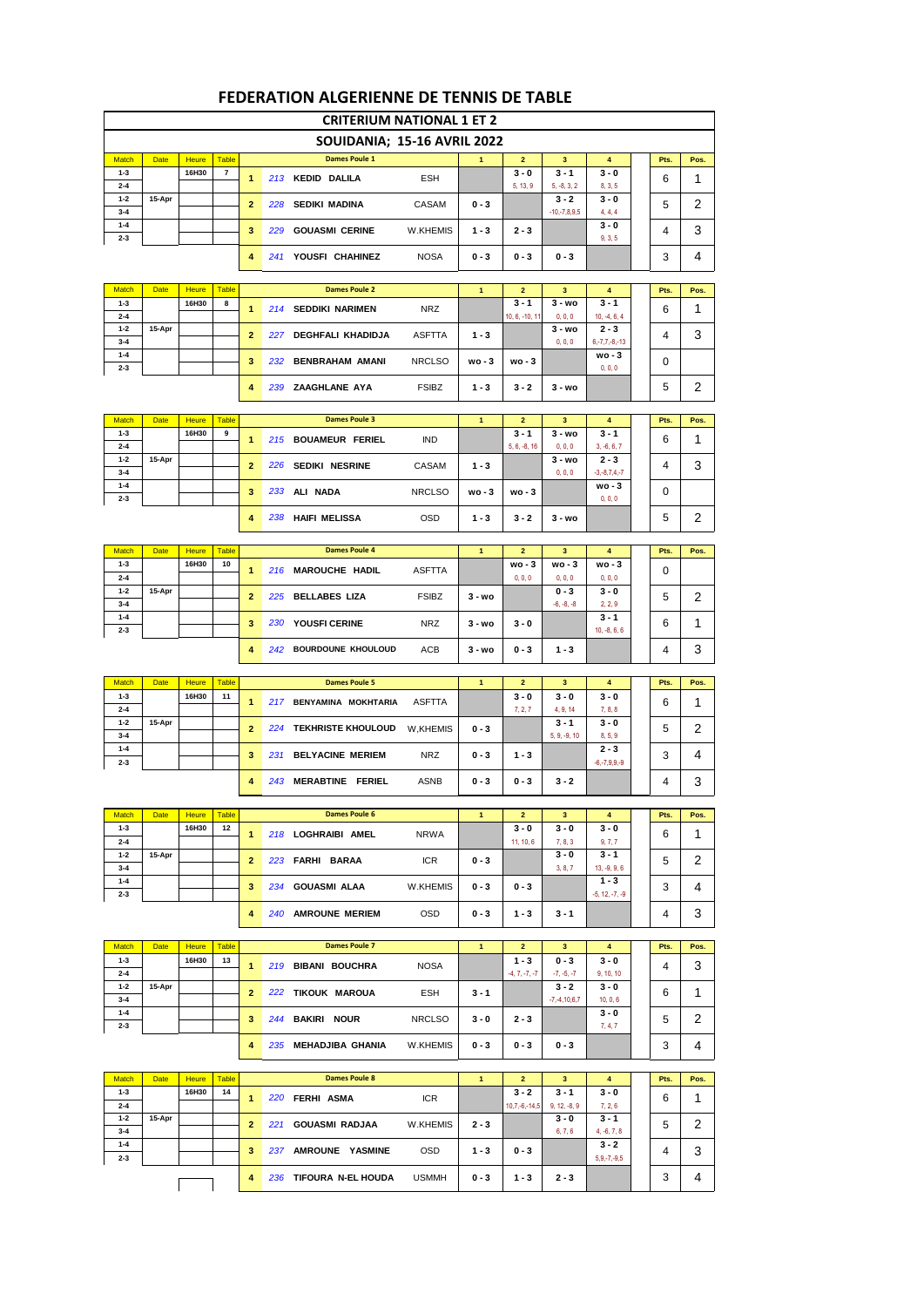

#### **Criterium National 2 Messieurs - Positions 1 - 8**

**Criterium National 2 Messieurs - Positions 9 - 16**

*Perdant Du t)* 120 **BENYAMINA AMINE** LKARMA

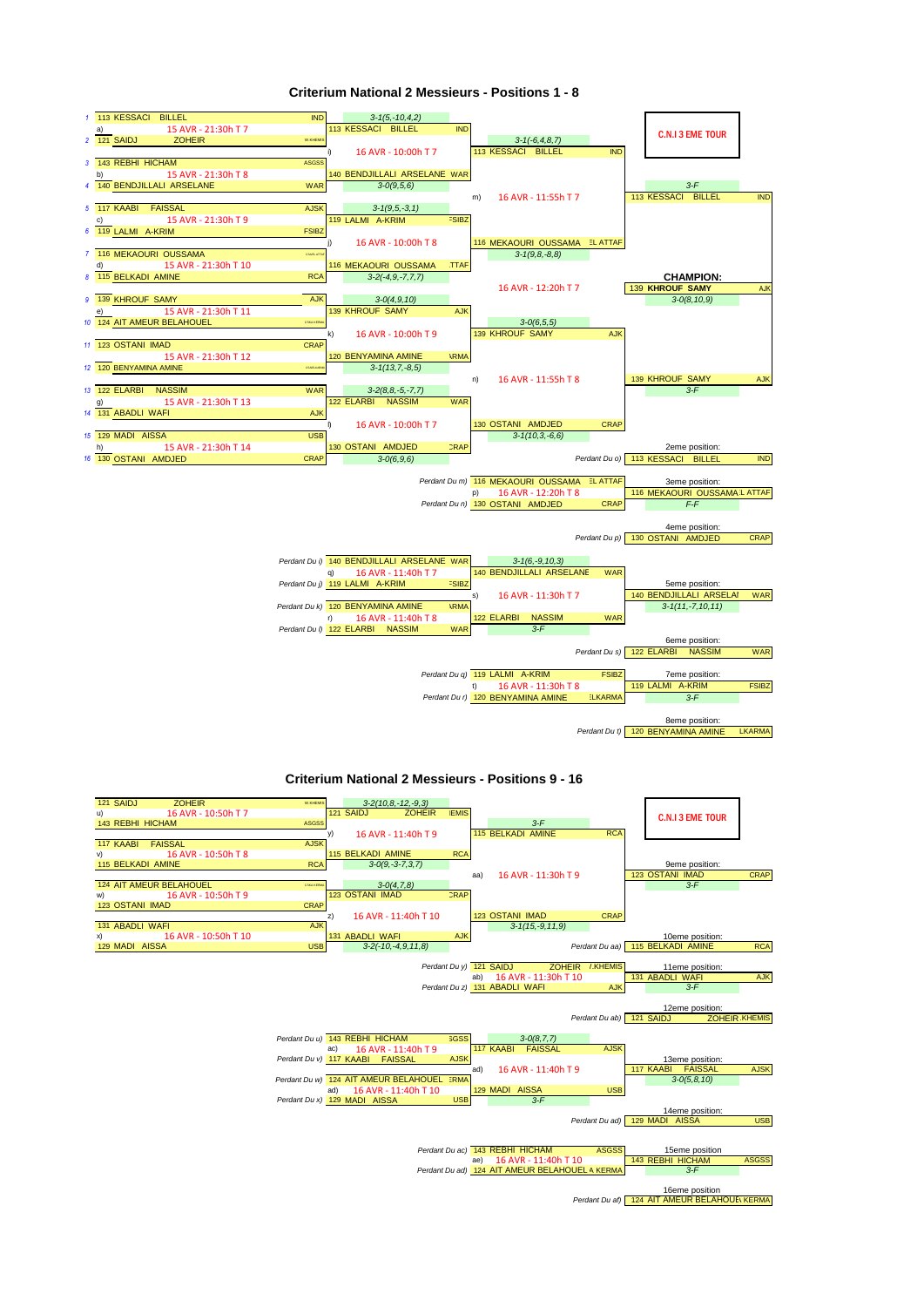

#### Criterium National 2 Messieurs - Positions 17 - 24

#### **Criterium National 2 Messieurs - Positions 25 - 32**

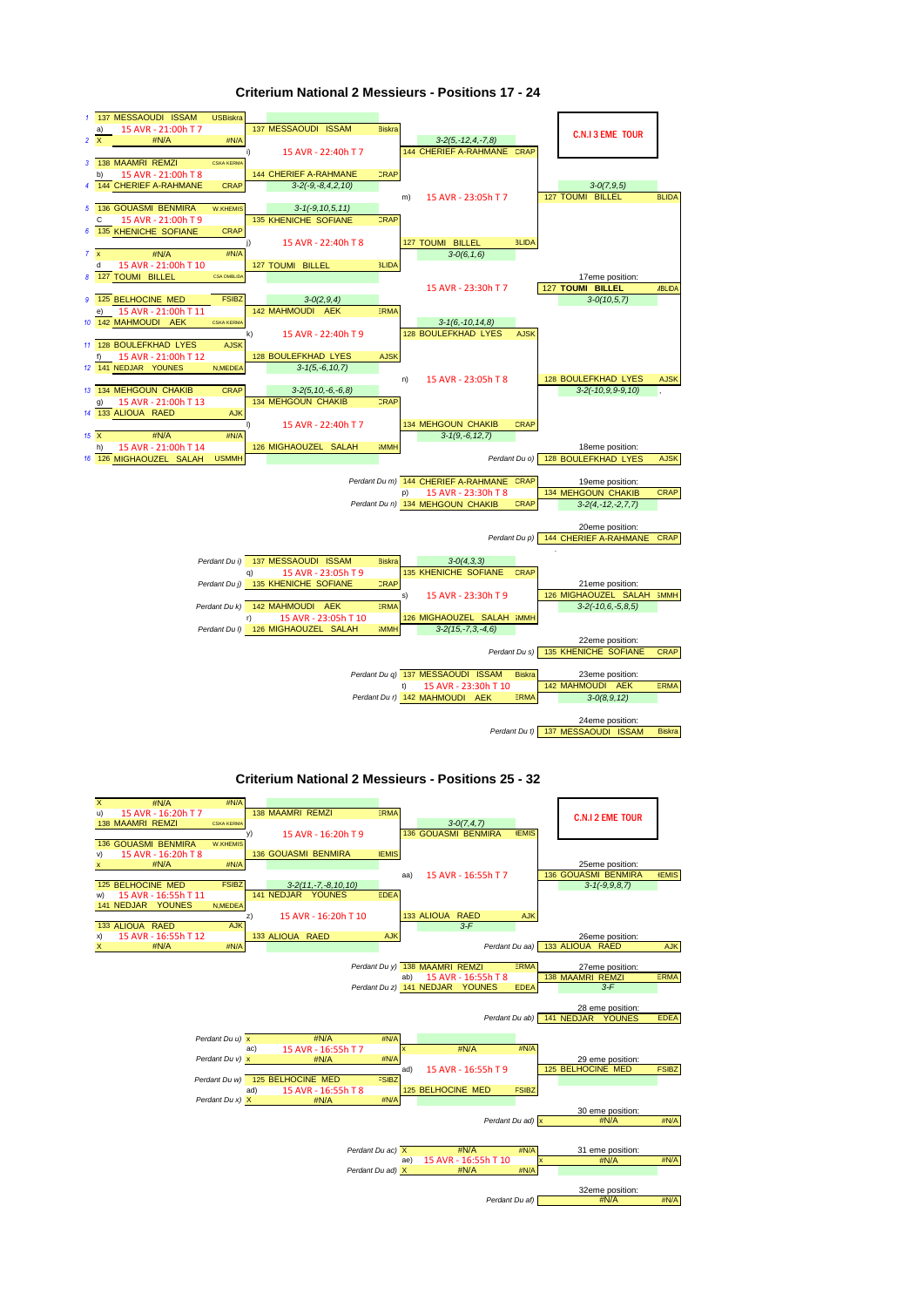

#### **Criterium National 2 Dames - Positions 1 - 8**

#### **Criterium National 2 DAMES - Positions 9 - 16**

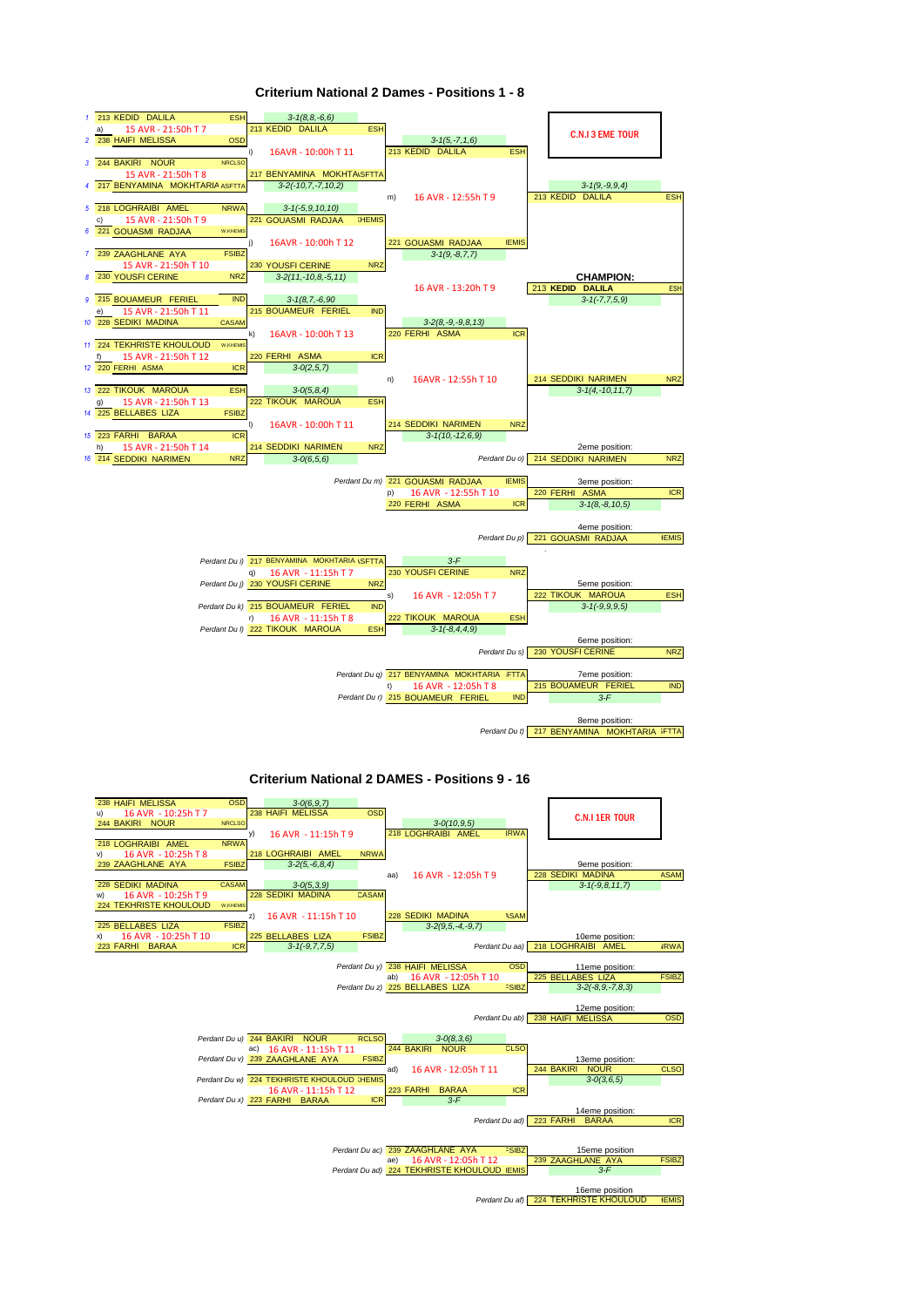

#### **Criterium National 2 Dames - Positions 17-24**

**Criterium National 2 Dames - Positions 25-32** 

| x) | #N/A                 | #N/A            |     |                                  |                      |                |                         |                                    |                  |          |                                     |              |
|----|----------------------|-----------------|-----|----------------------------------|----------------------|----------------|-------------------------|------------------------------------|------------------|----------|-------------------------------------|--------------|
| u) | 15 AVR - 15H40h T 7  |                 |     | 240 AMROUNE MERIEM               |                      | <b>OSD</b>     |                         |                                    |                  |          | <b>C.N.I 3 EME TOUR</b>             |              |
|    | 240 AMROUNE MERIEM   | <b>OSD</b>      |     |                                  |                      |                |                         | $3-1(-5, 7, 8, 10)$                |                  |          |                                     |              |
|    |                      |                 | y)  |                                  | 15 AVR - 16H30h T 8  |                |                         | 219 BIBANI BOUCHRA                 | <b>VOSA</b>      |          |                                     |              |
|    | 219 BIBANI BOUCHRA   | <b>NOSA</b>     |     |                                  |                      |                |                         |                                    |                  |          |                                     |              |
| V) | 15 AVR - 15H40h T 8  |                 |     | 219 BIBANI BOUCHRA               |                      | <b>NOSA</b>    |                         |                                    |                  |          |                                     |              |
| X) | #N/A                 | #N/A            |     |                                  |                      |                |                         |                                    |                  |          | 25eme position:                     |              |
|    |                      |                 |     |                                  |                      |                | aa)                     | 15 AVR - 17H30h T 7                |                  |          | 241 YOUSFI CHAHINEZ                 | <b>NOSA</b>  |
|    | 234 GOUASMI ALAA     | W.KHEMIS        |     |                                  | $3-1(11,-5,4,10)$    |                |                         |                                    |                  |          | $3 - O(9, 9, 9)$                    |              |
| w) | 15 AVR - 15H40h T 9  |                 |     | 241 YOUSFI CHAHINEZ              |                      | <b>NOSA</b>    |                         |                                    |                  |          |                                     |              |
|    | 241 YOUSFI CHAHINEZ  | <b>NOSA</b>     |     |                                  |                      |                |                         |                                    |                  |          |                                     |              |
|    |                      |                 | z)  |                                  | 15 AVR - 16H30h T 9  |                |                         | 241 YOUSFI CHAHINEZ                | <b>VOSA</b>      |          |                                     |              |
|    | 235 MEHADJIBA GHANIA | W.KHEMIS        |     |                                  |                      |                |                         | $3 - 0(6, 9, 5)$                   |                  |          |                                     |              |
| x) | 15 AVR - 15H40h T 10 |                 |     | 235 MEHADJIBA GHANIA             |                      | KHEMIS         |                         |                                    |                  |          | 26eme position:                     |              |
| X) | #N/A                 | #N/A            |     |                                  |                      |                |                         |                                    |                  |          | Perdant Du aa) 219 BIBANI BOUCHRA   | <b>NOSA</b>  |
|    |                      |                 |     |                                  |                      |                |                         |                                    |                  |          |                                     |              |
|    |                      |                 |     |                                  |                      |                |                         | Perdant Du y) 240 AMROUNE MERIEM   | <b>OSD</b>       |          | 27eme position:                     |              |
|    |                      |                 |     |                                  |                      |                | ab)                     | 15 AVR - 17H30h T 8                |                  |          | 240 AMROUNE MERIEM                  | <b>OSD</b>   |
|    |                      |                 |     |                                  |                      |                |                         | Perdant Du z) 235 MEHADJIBA GHANIA | <b>IEMIS</b>     |          | $3-1(8,-9,7,7)$                     |              |
|    |                      |                 |     |                                  |                      |                |                         |                                    |                  |          |                                     |              |
|    |                      |                 |     |                                  |                      |                |                         |                                    |                  |          | 28eme position:                     |              |
|    |                      |                 |     |                                  |                      |                |                         |                                    |                  |          | Perdant Du ab) 235 MEHADJIBA GHANIA | <b>IEMIS</b> |
|    |                      |                 |     |                                  |                      |                |                         |                                    |                  |          |                                     |              |
|    |                      | Perdant Du u) X |     |                                  | #N/A                 | #N/A           |                         |                                    |                  |          |                                     |              |
|    |                      |                 | ac) |                                  | 15 AVR - 17H30h T 9  |                | $\overline{\mathsf{x}}$ | #N/A                               | #N/A             |          |                                     |              |
|    |                      | Perdant Du v)   |     |                                  | #N/A                 | #N/A           |                         |                                    |                  |          | 29eme position:                     |              |
|    |                      |                 |     |                                  |                      |                | ad)                     | 15 AVR - 18H00h T 11               |                  |          | 234 GOUASMI ALAA                    | <b>IEMIS</b> |
|    |                      |                 |     |                                  |                      |                |                         |                                    |                  |          |                                     |              |
|    |                      |                 |     | Perdant Du w) 234 GOUASMI ALAA   |                      | KHEMIS         |                         |                                    |                  |          |                                     |              |
|    |                      |                 | ad) |                                  | 15 AVR - 17H30h T 10 |                | $\mathsf{x}$            | #N/A                               | #N/A             |          |                                     |              |
|    |                      |                 |     | Perdant Du x) <b>Development</b> | #N/A                 | #N/A           |                         |                                    |                  |          |                                     |              |
|    |                      |                 |     |                                  |                      |                |                         |                                    |                  |          | 30eme position:                     |              |
|    |                      |                 |     |                                  |                      |                |                         |                                    | Perdant Du ad)   |          | #N/A                                | #N/A         |
|    |                      |                 |     |                                  |                      |                |                         |                                    |                  |          |                                     |              |
|    |                      |                 |     |                                  |                      |                |                         |                                    |                  |          |                                     |              |
|    |                      |                 |     |                                  |                      | Perdant Du ac) |                         |                                    |                  |          | 31eme position:                     |              |
|    |                      |                 |     |                                  |                      |                | ae)                     | 15 AVR - 18H00h T 12               |                  | $\times$ | #N/A                                | #N/A         |
|    |                      |                 |     |                                  |                      | Perdant Du ad) |                         |                                    |                  |          |                                     |              |
|    |                      |                 |     |                                  |                      |                |                         |                                    |                  |          |                                     |              |
|    |                      |                 |     |                                  |                      |                |                         |                                    | Perdant Du af) X |          | 32eme position:<br>#N/A             | #N/A         |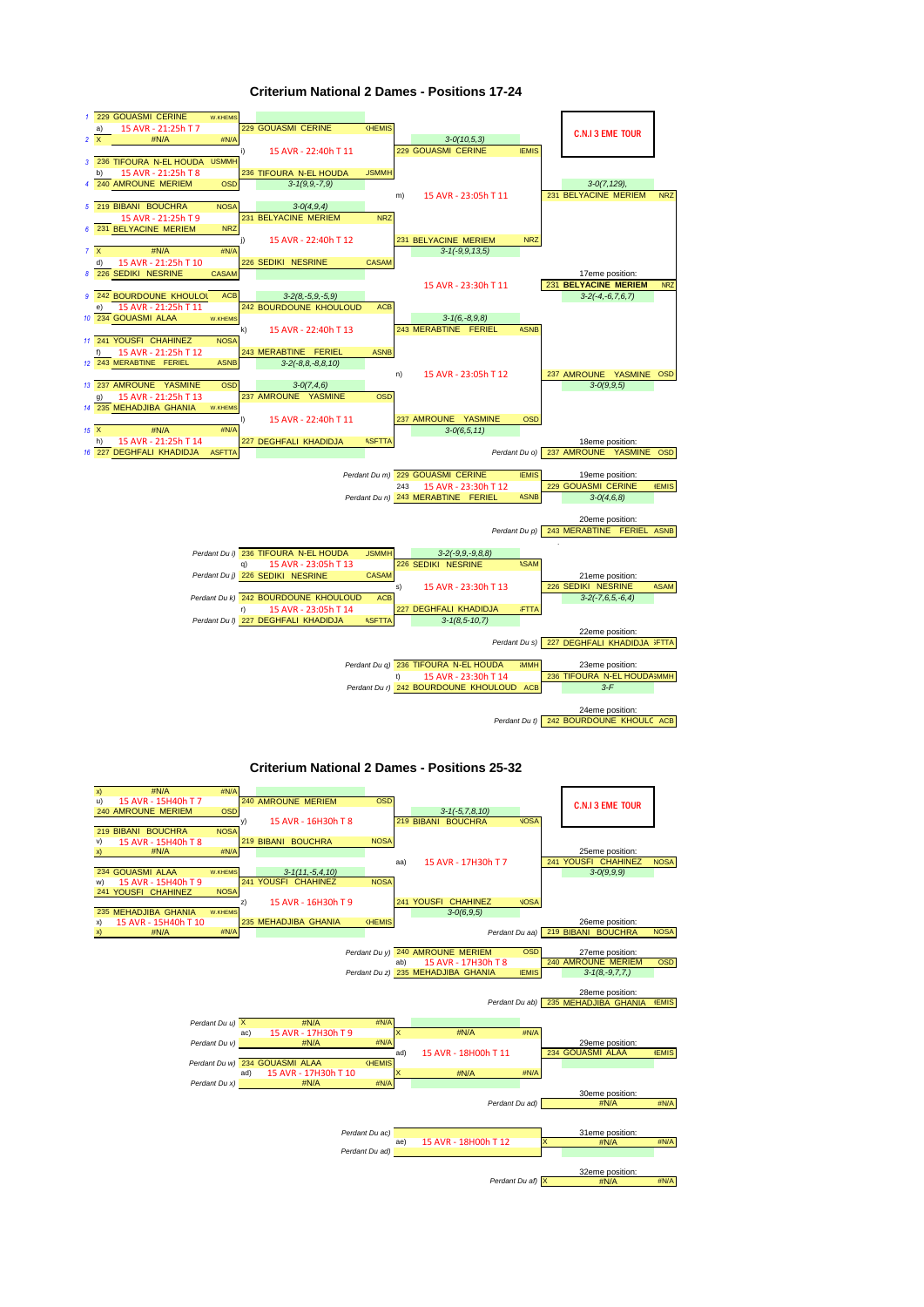## **Criterium National Individuel 1 ET 2**

### **SOUIDANIA; 15-16 AVRIL 2022**

#### **CLASSEMENT DES PARTICIPANTS**

|    |   | Particpants CNI N1 Messieurs (TOP 12) |                     |                  |    |   | Particpants CNI N1 Dames (TOP 12) |               |                  |
|----|---|---------------------------------------|---------------------|------------------|----|---|-----------------------------------|---------------|------------------|
|    | N | <b>Nom Et Prenom</b>                  | Club                | <b>LIGUE</b>     |    | N | <b>Nom Et Prenom</b>              | Club          | <b>LIGUE</b>     |
|    |   | 101 BELKADI<br><b>AISSA</b>           | <b>RCA</b>          | <b>BLIDA</b>     |    |   | 202 NOUARI WIDAD                  | <b>NRCLSO</b> | <b>ALGER</b>     |
|    |   | 103 AZZALA<br>A-RAHMANE               | <b>CSA/EL ATTAF</b> | <b>AIN DEFLA</b> |    |   | 201 LOGHRAIBI LYNDA               | <b>NRWA</b>   | <b>OUARGLA</b>   |
|    |   | 104 TIFOURA<br>A-HAMID                | <b>USMMH</b>        | <b>TIPASA</b>    |    |   | 3 203 KESSACI KATIA               | <b>IND</b>    | <b>BOUMERDES</b> |
|    |   | 105 BELLABES<br><b>MEZIANE</b>        | <b>USMMH</b>        | <b>TIPASA</b>    |    |   | 207 NASRI MELISSA                 | <b>ACB</b>    | <b>BOUMERDES</b> |
|    |   | 109 HAQUAS<br><b>ANIS</b>             | <b>USMMH</b>        | <b>TIPASA</b>    |    |   | 5 210 MABROUK F-ZOHRA             | <b>FSIBZ</b>  | <b>ALGER</b>     |
| 6  |   | 102 BOUGUEBRINE<br>ABDELGHAN          | <b>AJSK</b>         | <b>CNE</b>       |    |   | 6 206 TAHMI HADJER                | <b>ACB</b>    | <b>BOUMERDES</b> |
|    |   | 108 LAZAZI AZZEDINE                   | <b>RCA</b>          | <b>BLIDA</b>     |    |   | 211 KESSACI AMINA                 | <b>IND</b>    | <b>BOUMERDES</b> |
|    |   | 107 BELHADJ<br><b>MAHDI</b>           | <b>CSA/EL ATTAF</b> | <b>AIN DEFLA</b> |    |   | <b>204 TAGUERCIFI N-HANE</b>      | <b>ACB</b>    | <b>CNE</b>       |
|    |   | 112 ABDELHINE RAYANE                  | <b>USMMH</b>        | <b>TIPASA</b>    |    |   | 205 DIFDJIK LOUBNA                | <b>ICR</b>    | <b>ALGER</b>     |
| 10 |   | ABDERAHMANE<br>111 SEBIA              | <b>WAR</b>          | <b>ALGER</b>     | 10 |   | 209 BOUHENI YASMINE               | <b>IND</b>    | <b>ALGER</b>     |
|    |   | 106 AMOKRANE SALIM                    | <b>FSIBZ</b>        | <b>ALGER</b>     |    |   | 11 212 BOUMEUR FERIEL             | <b>ICR</b>    | <b>BOUMERDES</b> |
|    |   | 110 BELAHCENE A-WAHAB                 | <b>USMMH</b>        | <b>TIPASA</b>    |    |   | 12 208 MERZOUG CHAIMA             | <b>ASRK</b>   | <b>BLIDA</b>     |

|    |   | <b>Particpants CNI N2 Messieurs</b> |                     |                  |                 |   | <b>Particpants CNI N2 Dames</b> |                 |                  |
|----|---|-------------------------------------|---------------------|------------------|-----------------|---|---------------------------------|-----------------|------------------|
|    | N | <b>Nom Et Prenom</b>                | Club                |                  |                 | N | <b>Nom Et Prenom</b>            | Club            |                  |
|    |   | 139 KHROUF SAMY                     | <b>AJK</b>          | <b>CNE</b>       |                 |   | 213 KEDID DALILA                | <b>ESH</b>      | <b>ALGER</b>     |
|    |   | 113 KESSACI BILLEL                  | <b>IND</b>          | <b>BOUMERDES</b> |                 |   | 214 SEDDIKI NARIMEN             | <b>NRZ</b>      | <b>ALGER</b>     |
|    |   | 116 MEKAOURI OUSSAMA                | <b>CSA/EL ATTAF</b> | <b>AIN DEFLA</b> |                 |   | 220 FERHI ASMA                  | <b>ICR</b>      | <b>ALGER</b>     |
|    |   | 130 OSTANI AMDJED                   | <b>CRAP</b>         | <b>ALGER</b>     |                 |   | 221 GOUASMI RADJAA              | <b>W.KHEMIS</b> | <b>AIN DEFLA</b> |
| 5  |   | 140 BENDJILLALI ARSELANE            | <b>WAR</b>          | <b>ALGER</b>     |                 |   | 222 TIKOUK MAROUA               | <b>ESH</b>      | <b>ALGER</b>     |
| 6  |   | 122 ELARBI NASSIM                   | <b>WAR</b>          | <b>ALGER</b>     | 61              |   | 230 YOUSFI CERINE               | <b>NRZ</b>      | <b>ALGER</b>     |
|    |   | 119 LALMI A-KRIM                    | <b>FSIBZ</b>        | <b>ALGER</b>     |                 |   | 215 BOUAMEUR FERIEL             | <b>IND</b>      | <b>BOUMERDES</b> |
| 8  |   | 120 BENYAMINA AMINE                 | CSA/ELKARMA         | <b>ORAN</b>      | 8               |   | 217 BENYAMINA MOKHTARIA         | <b>ASFTTA</b>   | <b>BLIDA</b>     |
| 9  |   | 123 OSTANI IMAD                     | <b>CRAP</b>         | <b>ALGER</b>     | 9               |   | 228 SEDIKI MADINA               | <b>CASAM</b>    | <b>ALGER</b>     |
| 10 |   | 115 BELKADI AMINE                   | <b>RCA</b>          | <b>BLIDA</b>     | 10 <sup>1</sup> |   | 218 LOGHRAIBI AMEL              | <b>NRWA</b>     | <b>ALGER</b>     |
| 11 |   | 131 ABADLI WAFI                     | <b>AJK</b>          | <b>CNE</b>       | 11              |   | 225 BELLABES LIZA               | <b>FSIBZ</b>    | <b>ALGER</b>     |
| 12 |   | <b>ZOHEIR</b><br>121 SAIDJ          | <b>W.KHEMIS</b>     | AIN DEFLA        | 12              |   | 238 HAIFI MELISSA               | <b>OSD</b>      | <b>ALGER</b>     |
| 13 |   | 117 KAABI<br><b>FAISSAL</b>         | <b>AJSK</b>         | <b>CNE</b>       | 13              |   | 244 BAKIRI NOUR                 | <b>NRCLSO</b>   | <b>OUARGLA</b>   |
| 14 |   | 129 MADI AISSA                      | <b>USB</b>          | <b>ALGER</b>     | 14              |   | 223 FARHI BARAA                 | <b>ICR</b>      | <b>ALGER</b>     |
| 15 |   | 143 REBHI HICHAM                    | <b>ASGSS</b>        | <b>LAGHOUAT</b>  | 15              |   | 239 ZAAGHLANE AYA               | <b>FSIBZ</b>    | <b>ALGER</b>     |
| 16 |   | <b>124 AIT AMEUR BELAHOUEL</b>      | <b>CSKA KERMA</b>   | <b>ORAN</b>      | 16              |   | <b>224 TEKHRISTE KHOULOUD</b>   | W, KHEMIS       | <b>AIN DEFLA</b> |
| 17 |   | 127 TOUMI BILLEL                    | <b>CSA OMBLIDA</b>  | <b>BLIDA</b>     | 17              |   | 231 BELYACINE MERIEM            | <b>NRZ</b>      | <b>ALGER</b>     |
| 18 |   | 128 BOULEFKHAD LYES                 | <b>AJSK</b>         | <b>CNE</b>       | 18              |   | 237 AMROUNE YASMINE             | <b>OSD</b>      | <b>ALGER</b>     |
| 19 |   | <b>134 MEHGOUN CHAKIB</b>           | <b>CRAP</b>         | <b>ALGER</b>     | 19              |   | 229 GOUASMI CERINE              | <b>W.KHEMIS</b> | <b>AIN DEFLA</b> |
| 20 |   | 144 CHERIEF A-RAHMANE               | <b>CRAP</b>         | <b>ALGER</b>     | 20              |   | 243 MERABTINE FERIEL            | <b>ASNB</b>     | <b>BOUMERDES</b> |
| 21 |   | 126 MIGHAOUZEL SALAH                | <b>USMMH</b>        | <b>TIPASA</b>    | 21              |   | 226 SEDIKI NESRINE              | <b>CASAM</b>    | <b>ALGER</b>     |
| 22 |   | 135 KHENICHE SOFIANE                | <b>CRAP</b>         | <b>ALGER</b>     | 22              |   | <b>227 DEGHFALI KHADIDJA</b>    | <b>ASFTTA</b>   | <b>BLIDA</b>     |
| 23 |   | 142 MAHMOUDI AEK                    | <b>CSKA KERMA</b>   | <b>ORAN</b>      | 23              |   | 236 TIFOURA N-EL HOUDA          | <b>USMMH</b>    | <b>TIPASA</b>    |
| 24 |   | 137 MESSAOUDI ISSAM                 | <b>USBiskra</b>     | <b>BISKRA</b>    | 24              |   | 242 BOURDOUNE KHOULOUD          | <b>ACB</b>      | <b>BOUMERDES</b> |
| 25 |   | 136 GOUASMI BENMIRA                 | <b>W.KHEMIS</b>     | <b>AIN DEFLA</b> | 25              |   | 241 YOUSFI CHAHINEZ             | <b>NOSA</b>     | <b>ALGER</b>     |
| 26 |   | 133 ALIOUA RAED                     | <b>AJK</b>          | <b>CNE</b>       | 26              |   | 219 BIBANI BOUCHRA              | <b>NOSA</b>     | <b>ALGER</b>     |
| 27 |   | 138 MAAMRI REMZI                    | <b>CSKA KERMA</b>   | <b>ORAN</b>      | 27              |   | 240 AMROUNE MERIEM              | <b>OSD</b>      | <b>ALGER</b>     |
| 28 |   | 141 NEDJAR YOUNES                   | N, MEDEA            | <b>MEDEA</b>     | 28              |   | 235 MEHADJIBA GHANIA            | <b>W.KHEMIS</b> | <b>AIN DEFLA</b> |
| 29 |   | 125 BELHOCINE MED                   | <b>FSIBZ</b>        | <b>ALGER</b>     | 29              |   | 234 GOUASMI ALAA                | <b>W.KHEMIS</b> | <b>AIN DEFLA</b> |
| 30 |   | <b>114 BOUKHENFOUF BACHIR</b>       | <b>ASRK</b>         | <b>CNE</b>       | 30              |   | 232 BENBRAHAM AMANI             | <b>NRCLSO</b>   | <b>OUARGLA</b>   |
| 31 |   | 132 DOUH OUSSAMA                    | <b>NRCLSO</b>       | <b>OUARGLA</b>   | 31              |   | 233 ALI NADA                    | <b>NRCLSO</b>   | <b>OUARGLA</b>   |
| 32 |   | 118 ALLICHE ZAKARIA                 | <b>ASRK</b>         | <b>CNE</b>       | 32              |   | 216 MAROUCHE HADIL              | <b>ASFTTA</b>   | <b>BLIDA</b>     |

| Retrogradent au criterium Régional.   |
|---------------------------------------|
| Retrogradent au criterium National 2. |
| Accédent au Top 12.                   |

| cédent au Top 12. |  |  |
|-------------------|--|--|
|-------------------|--|--|

|                | Particpants CNI N1 Dames (TOP 12) |                              |               |                  |  |  |  |  |  |  |  |  |  |  |
|----------------|-----------------------------------|------------------------------|---------------|------------------|--|--|--|--|--|--|--|--|--|--|
|                | N                                 | <b>Nom Et Prenom</b>         | Club          | LIGUE            |  |  |  |  |  |  |  |  |  |  |
| 1              |                                   | 202 NOUARI WIDAD             | <b>NRCLSO</b> | <b>ALGER</b>     |  |  |  |  |  |  |  |  |  |  |
| $\overline{2}$ |                                   | 201 LOGHRAIBI LYNDA          | <b>NRWA</b>   | <b>OUARGLA</b>   |  |  |  |  |  |  |  |  |  |  |
| 3              |                                   | 203 KESSACI KATIA            | <b>IND</b>    | <b>BOUMERDES</b> |  |  |  |  |  |  |  |  |  |  |
| $\overline{4}$ |                                   | 207 NASRI MELISSA            | <b>ACB</b>    | <b>BOUMERDES</b> |  |  |  |  |  |  |  |  |  |  |
| 5.             |                                   | 210 MABROUK F-ZOHRA          | <b>FSIBZ</b>  | <b>ALGER</b>     |  |  |  |  |  |  |  |  |  |  |
| 6              |                                   | <b>206 TAHMI HADJER</b>      | <b>ACB</b>    | <b>BOUMERDES</b> |  |  |  |  |  |  |  |  |  |  |
| $\overline{7}$ |                                   | 211 KESSACI AMINA            | <b>IND</b>    | <b>BOUMERDES</b> |  |  |  |  |  |  |  |  |  |  |
| 8              |                                   | <b>204 TAGUERCIFI N-HANE</b> | <b>ACB</b>    | <b>CNE</b>       |  |  |  |  |  |  |  |  |  |  |
| q              |                                   | <b>205 DJEDJIK LOUBNA</b>    | <b>ICR</b>    | <b>ALGER</b>     |  |  |  |  |  |  |  |  |  |  |
| 10             |                                   | <b>209 BOUHENI YASMINE</b>   | <b>IND</b>    | <b>ALGER</b>     |  |  |  |  |  |  |  |  |  |  |
| 11             |                                   | <b>212 BOUMEUR FERIEL</b>    | <b>ICR</b>    | <b>BOUMERDES</b> |  |  |  |  |  |  |  |  |  |  |
| 12             |                                   | 208 MERZOUG CHAIMA           | <b>ASRK</b>   | <b>BLIDA</b>     |  |  |  |  |  |  |  |  |  |  |

| <b>Particpants CNI N2 Dames</b> |   |                                  |                           |                  |  |  |  |  |  |  |  |  |  |
|---------------------------------|---|----------------------------------|---------------------------|------------------|--|--|--|--|--|--|--|--|--|
|                                 | N | <b>Nom Et Prenom</b>             | Club                      |                  |  |  |  |  |  |  |  |  |  |
| 1                               |   | 213 KEDID<br><b>DALILA</b>       | <b>ESH</b>                | <b>ALGER</b>     |  |  |  |  |  |  |  |  |  |
| $\overline{a}$                  |   | <b>214 SEDDIKI NARIMEN</b>       | <b>NRZ</b>                | <b>ALGER</b>     |  |  |  |  |  |  |  |  |  |
| 3                               |   | 220 FERHI ASMA                   | <b>ICR</b>                | <b>ALGER</b>     |  |  |  |  |  |  |  |  |  |
| 4                               |   | 221 GOUASMI RADJAA               | <b>W.KHEMIS AIN DEFLA</b> |                  |  |  |  |  |  |  |  |  |  |
| 5                               |   | 222 TIKOUK MAROUA                | <b>ESH</b>                | <b>ALGER</b>     |  |  |  |  |  |  |  |  |  |
| 6                               |   | 230 YOUSFI CERINE                | <b>NRZ</b>                | <b>ALGER</b>     |  |  |  |  |  |  |  |  |  |
| $\overline{7}$                  |   | 215 BOUAMEUR FERIEL              | <b>IND</b>                | <b>BOUMERDES</b> |  |  |  |  |  |  |  |  |  |
| 8                               |   | 217 BENYAMINA MOKHTARIA          | <b>ASFTTA</b>             | <b>BLIDA</b>     |  |  |  |  |  |  |  |  |  |
| 9                               |   | 228 SEDIKI MADINA                | <b>CASAM</b>              | <b>ALGER</b>     |  |  |  |  |  |  |  |  |  |
|                                 |   | 10 218 LOGHRAIBI AMEL            | <b>NRWA</b>               | <b>ALGER</b>     |  |  |  |  |  |  |  |  |  |
| 11                              |   | 225 BELLABES LIZA                | <b>FSIBZ</b>              | <b>ALGER</b>     |  |  |  |  |  |  |  |  |  |
| 12                              |   | 238 HAIFI MELISSA                | <b>OSD</b>                | <b>ALGER</b>     |  |  |  |  |  |  |  |  |  |
| 13                              |   | 244 BAKIRI NOUR                  | <b>NRCLSO</b>             | <b>OUARGLA</b>   |  |  |  |  |  |  |  |  |  |
| 14                              |   | 223 FARHI BARAA                  | <b>ICR</b>                | <b>ALGER</b>     |  |  |  |  |  |  |  |  |  |
|                                 |   | 15 239 ZAAGHLANE AYA             | <b>FSIBZ</b>              | <b>ALGER</b>     |  |  |  |  |  |  |  |  |  |
|                                 |   | <b>16 224 TEKHRISTE KHOULOUD</b> | W, KHEMIS AIN DEFLA       |                  |  |  |  |  |  |  |  |  |  |
| 17                              |   | 231 BELYACINE MERIEM             | <b>NRZ</b>                | <b>ALGER</b>     |  |  |  |  |  |  |  |  |  |
| 18                              |   | 237 AMROUNE YASMINE              | <b>OSD</b>                | <b>ALGER</b>     |  |  |  |  |  |  |  |  |  |
| 19                              |   | <b>229 GOUASMI CERINE</b>        | W.KHEMIS                  | <b>AIN DEFLA</b> |  |  |  |  |  |  |  |  |  |
| 20                              |   | 243 MERABTINE FERIEL             | <b>ASNB</b>               | <b>BOUMERDES</b> |  |  |  |  |  |  |  |  |  |
|                                 |   | 21 226 SEDIKI NESRINE            | <b>CASAM</b>              | <b>ALGER</b>     |  |  |  |  |  |  |  |  |  |
|                                 |   | 22 227 DEGHFALI KHADIDJA         | <b>ASFTTA</b>             | <b>BLIDA</b>     |  |  |  |  |  |  |  |  |  |
| 23                              |   | 236 TIFOURA N-EL HOUDA           | <b>USMMH</b>              | <b>TIPASA</b>    |  |  |  |  |  |  |  |  |  |
| 24                              |   | 242 BOURDOUNE KHOULOUD           | <b>ACB</b>                | <b>BOUMERDES</b> |  |  |  |  |  |  |  |  |  |
| 25                              |   | 241 YOUSFI CHAHINEZ              | <b>NOSA</b>               | <b>ALGER</b>     |  |  |  |  |  |  |  |  |  |
|                                 |   | 26 219 BIBANI BOUCHRA            | <b>NOSA</b>               | <b>ALGER</b>     |  |  |  |  |  |  |  |  |  |
| 27                              |   | <b>240 AMROUNE MERIEM</b>        | <b>OSD</b>                | <b>ALGER</b>     |  |  |  |  |  |  |  |  |  |
|                                 |   | 28 235 MEHADJIBA GHANIA          | <b>W.KHEMIS AIN DEFLA</b> |                  |  |  |  |  |  |  |  |  |  |
| 29                              |   | 234 GOUASMI ALAA                 | <b>W.KHEMIS</b>           | <b>AIN DEFLA</b> |  |  |  |  |  |  |  |  |  |
| 30                              |   | 232 BENBRAHAM AMANI              | <b>NRCLSO</b>             | <b>OUARGLA</b>   |  |  |  |  |  |  |  |  |  |
| 31                              |   | 233 ALI NADA                     | <b>NRCLSO</b>             | <b>OUARGLA</b>   |  |  |  |  |  |  |  |  |  |
| 32                              |   | 216 MAROUCHE HADIL               | <b>ASFTTA</b>             | <b>BLIDA</b>     |  |  |  |  |  |  |  |  |  |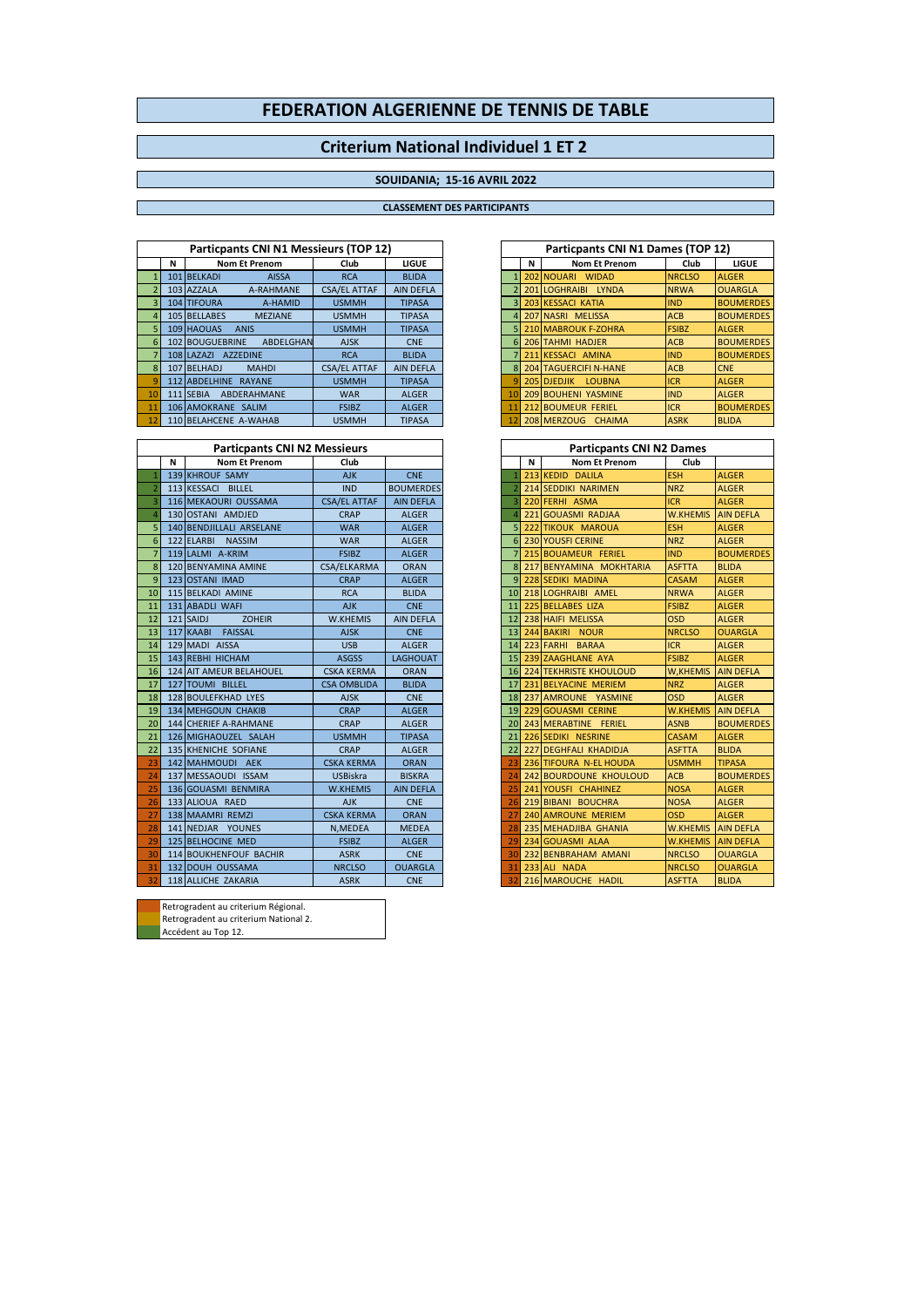3 EME TOP 12 MESSIEURS & DAMES

**SOUIDANIA, 15-16 AVRIL 2022** 

|                |     | <b>Top12 Dames</b>                |               | $\mathbf{1}$ | $\overline{2}$  | $\overline{\mathbf{3}}$ | $\overline{4}$ | 5 <sup>5</sup>    | 6                                   | $\overline{7}$    | 8       | 9                 | 10 <sup>°</sup>    | 11              | 12 <sup>2</sup>    |             | <b>Pts</b> Pos | <b>Classement</b>       |
|----------------|-----|-----------------------------------|---------------|--------------|-----------------|-------------------------|----------------|-------------------|-------------------------------------|-------------------|---------|-------------------|--------------------|-----------------|--------------------|-------------|----------------|-------------------------|
|                |     | 1 201 LOGHRAIBI LYNDA             | <b>NRWA</b>   |              | $2 - 3$         | $3 - 2$                 | $3-0$          | $3 - 1$           | $3-0$                               | $3 - 1$           | $3-wO$  | $3-0$             | $3 - 1$            | $3-0$           | $3-0$              | 21          | $\overline{2}$ | $\overline{2}$          |
|                |     |                                   |               |              | $-10,-5,5,2,-7$ | $-10,3,-9,10,9$         | 4, 9, 8        | $-12, 9, 8, 9$    | 13, 9, 8                            | $-11, 5, 16, 9$   | 0, 0, 0 | 4, 5, 5           | 8, -11, 2, 12      | 10.2.6          | 9.2.9              |             |                |                         |
| 2 <sup>1</sup> |     | 202 NOUARI WIDAD                  | <b>NRCLSO</b> | $3 - 2$      |                 | $3-0$                   | $3-0$          | $3 - 2$           | $3 - 2$                             | $3 - 1$           | $3-wO$  | $3 - 2$           | $3 - 1$            | $3-0$           | $3-0$              | 22          | 1              | $\blacktriangleleft$    |
|                |     |                                   |               |              |                 | 5, 9, 6                 | 9, 9, 4        | $-5, -5, 6, 5, 6$ | $8,7,-11,-4,4$                      | $-9, 6, 5, 6$     | 0, 0, 0 | $5, -9, -9, 3, 3$ | $7, -10, 4, 9$     | 5, 8, 8         | 8, 7, 6            |             |                |                         |
| $3-1$          |     | 203 KESSACI KATIA                 | <b>IND</b>    | $2 - 3$      | $0 - 3$         |                         | $3 - 1$        | $3-0$             | $3 - 2$                             | $3 - 1$           | $3-wO$  | $3-0$             | $3 - 1$            | $3-0$           | $1 - 3$            | 19          | 3              | $\mathbf{3}$            |
|                |     |                                   |               |              |                 |                         | $9, 1, -8, 2$  | 8, 6, 5           | $-8, 10, -8, 7, 9$                  | $-9, 4, 8, 12$    | 0, 0, 0 | 5, 7, 5           | $6, -5, 10, 8$     | 6, 7, 10        | $-12, 10, -10, -7$ |             |                |                         |
|                |     | 4 204 TAGUERCIFI N-HANE           | <b>ACB</b>    | $0 - 3$      | $0 - 3$         | $1 - 3$                 |                | $1 - 3$           | $1 - 3$                             | $3 - 2$           | $3-wO$  | $3-0$             | $3-0$              | $2 - 3$         | $3 - 1$            | 16          | $\overline{7}$ | 8                       |
|                |     |                                   |               |              |                 |                         |                |                   | $-13, 8, -9, -5$ 10, $-12, -4, -11$ | $7, -9, -9, 8, 8$ | 0, 0, 0 | 11, 10, 6         | 7.6.8              | $-8.9,-4.8,-8$  | $5, 4, -12, 4$     |             |                |                         |
| 5 <sup>1</sup> |     | 205 DJEDJIK<br><b>LOUBNA</b>      | <b>ICR</b>    | $1 - 3$      | $2 - 3$         | $0 - 3$                 | $3 - 1$        |                   | $0 - 3$                             | $1 - 3$           | $3-wO$  | $3 - 2$           | $0 - 3$            | $0 - 3$         | $3-0$              | 15          | 9              | 9                       |
|                |     |                                   |               |              |                 |                         |                |                   | $-6, -9, -9$                        | $8, -5, -5, -4$   | 0, 0, 0 | $9,-7,9,-6,2$     | $-5, -5, -1$       | $-6, -6, -6$    | 6, 3, 4            |             |                |                         |
| 6              |     | 206 TAHMI HADJER                  | <b>ACB</b>    | $0 - 3$      | $2 - 3$         | $2 - 3$                 | $3 - 1$        | $3 - 0$           |                                     | $0 - 3$           | $3-wO$  | $3 - 1$           | $2 - 3$            | $3 - 1$         | $3-0$              | 17          | $\Delta$       | 6                       |
|                |     |                                   |               |              |                 |                         |                |                   |                                     | $-9, -8, -11$     | 0, 0, 0 | $8, -9, 6, 7$     | $-6, 8, -4, 9, -5$ | $11, -9, 7, 10$ | 5, 9, 10           |             |                |                         |
| $\overline{7}$ |     | 207 NASRI MELISSA                 | <b>ACB</b>    | $1 - 3$      | $1 - 3$         | $1 - 3$                 | $2 - 3$        | $3 - 1$           | $3 - 0$                             |                   | $3-wO$  | $0 - 3$           | $3 - 2$            | $3-0$           | $3-0$              | 17          |                | $\overline{\mathbf{4}}$ |
|                |     |                                   |               |              |                 |                         |                |                   |                                     |                   | 0, 0, 0 | $-9, -2, -9$      | $5, -9, -9, 11, 5$ | 8, 7, 7         | 1, 6, 2            |             |                |                         |
| 8              | 208 | MERZOUG CHAIMA                    | <b>ASRK</b>   | $wo-3$       | $wo-3$          | $wo-3$                  | $wo-3$         | $wo-3$            | $wo-3$                              | $wo-3$            |         | $wo-3$            | $wo-3$             | $wo-3$          | $wo-3$             | $\mathbf 0$ |                | 12                      |
|                |     |                                   |               |              |                 |                         |                |                   |                                     |                   |         | 0.0.0             | 0.0.0              | 0, 0, 0         | 0.0.0              |             |                |                         |
| 9 <sup>1</sup> |     | 209 BOUHENI YASMINE               | <b>IND</b>    | $0 - 3$      | $2 - 3$         | $0 - 3$                 | $0 - 3$        | $2 - 3$           | $1 - 3$                             | $3-0$             | $3-wO$  |                   | $2 - 3$            | $0 - 3$         | $3 - 1$            | 14          | 10             | 10                      |
|                |     |                                   |               |              |                 |                         |                |                   |                                     |                   |         |                   | $-9.5 - 7.9 - 10$  | $-8, -11, -11$  | $5, 8, -10, 6$     |             |                |                         |
|                |     | 10 210 MABROUK F-ZOHRA            | <b>FSIBZ</b>  | $1 - 3$      | $1 - 3$         | $1 - 3$                 | $0 - 3$        | $3-0$             | $3 - 2$                             | $2 - 3$           | $3-wO$  | $3 - 2$           |                    | $3 - 1$         | $3-0$              | 17          |                | 5                       |
|                |     |                                   |               |              |                 |                         |                |                   |                                     |                   |         |                   |                    | $-9, 6, 7, 9$   | 4.8.2              |             |                |                         |
|                |     | 11 211 KESSACI AMINA              | <b>IND</b>    | $0 - 3$      | $0 - 3$         | $0 - 3$                 | $3 - 2$        | $3-0$             | $1 - 3$                             | $0 - 3$           | $3-wO$  | $3-0$             | $1 - 3$            |                 | $3-0$              | 16          | $\overline{7}$ | $\overline{7}$          |
|                |     |                                   |               |              |                 |                         |                |                   |                                     |                   |         |                   |                    |                 | 4, 3, 2            |             |                |                         |
|                |     | <b>12 212 SADI</b><br><b>HANA</b> | <b>ICR</b>    | $0 - 3$      | $0 - 3$         | $3 - 1$                 | $1 - 3$        | $0 - 3$           | $0 - 3$                             | $0 - 3$           | $3-wO$  | $1 - 3$           | $0 - 3$            | $0 - 3$         |                    | 13          | 11             | 11                      |
|                |     |                                   |               |              |                 |                         |                |                   |                                     |                   |         |                   |                    |                 |                    |             |                |                         |